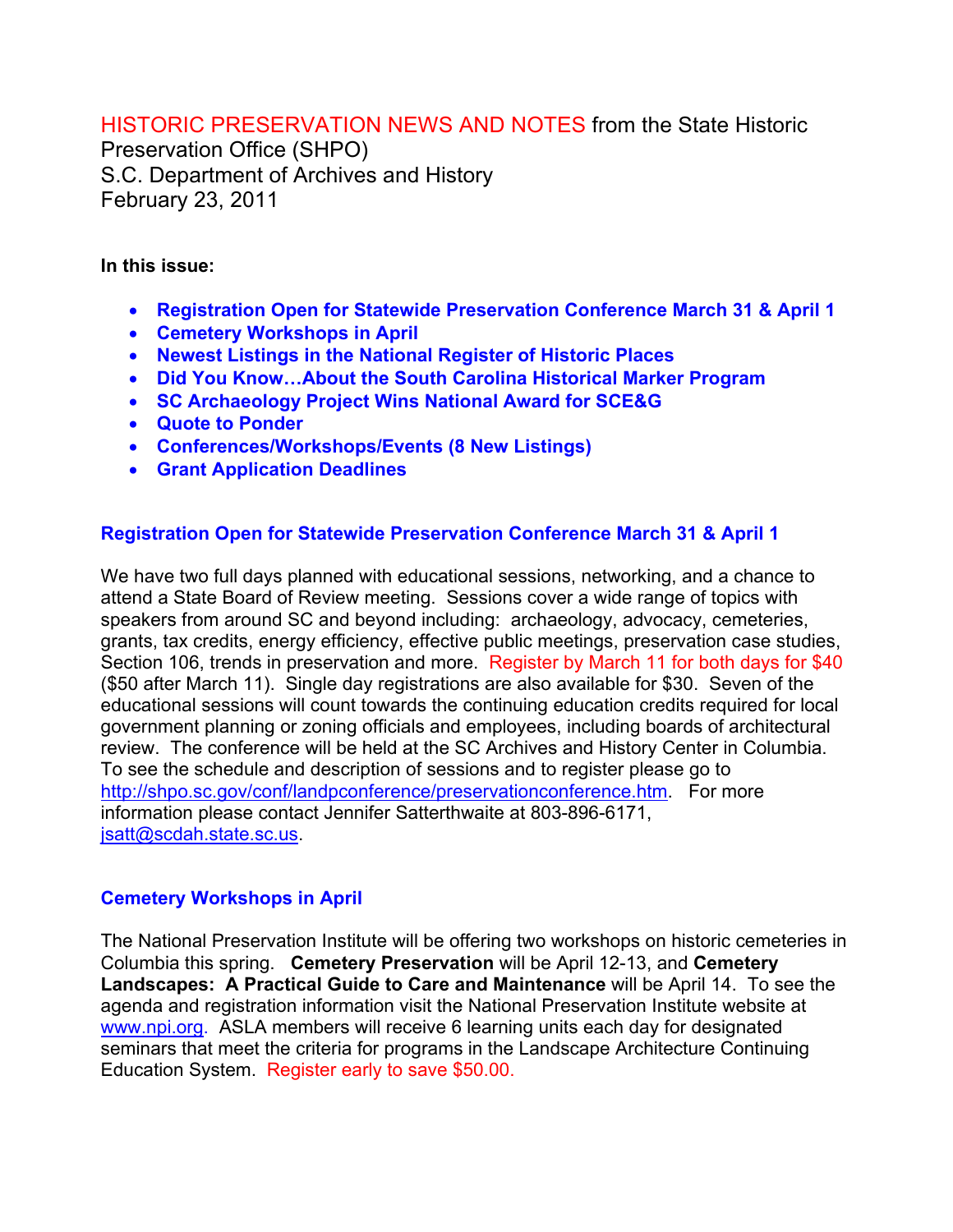## **Newest Listings in the National Register of Historic Places**

The **Greer Post Office** in Greenville County was listed in the National Register of Historic Places on January 31, 2011. The Greer Post Office, constructed in 1935, is architecturally significant as an excellent example of a New Deal-era post office produced by the Public Works Branch of the U.S. Department of the Treasury. Architect Donald G. Anderson of New York City designed the building. It reflects the designs favored by the Treasury Department at the time, exhibiting a restrained Colonial Revival style with minimal ornamentation. The post office is also significant because it includes a mural by artist Winfield R. Walkley, Cotton and Peach Growing, depicting African-Americans harvesting cotton and peaches from area fields and orchards, two crops that were plentiful in and around Greer. It is one of thirteen murals commissioned by the Section of Fine Arts of the U.S. Department of the Treasury during 1938-1941 for South Carolina post offices and federal buildings. The building served as a post office until 1964, when a new, larger post office was dedicated, then functioned as Greer City Hall from 1968 to 2008, and currently serves as the Greer Heritage Museum. Photographs and the nomination form can be viewed at http://www.nationalregister.sc.gov/greenville/S10817723069/index.htm.

The **Columbia Electric Street Railway, Light & Power Substation**, located on Assembly Street in Columbia, was listed in the National Register of Historic Places on February 4, 2011. Constructed in 1900 with later additions and alterations, this building is architecturally significant for its distinctive Italian Renaissance Revival characteristics and historically significant for its direct association with Columbia's street railway or trolley system. It was designed by W. B. Smith Whaley, an architect well-known for his cotton mills throughout the American southeast. From its construction in 1900 until 1936, when the trolley system permanently discontinued service, the building served as a power substation (and briefly as the general offices) for the Columbia Electric Street Railway, Light & Power Company and its successors. The trolley system operated by this company and powered by the substation played an integral part in the creation, growth, and subsequent annexation of Columbia's suburbs during the early twentieth century. Photographs and the nomination form can be viewed at http://www.nationalregister.sc.gov/richland/S10817740151/index.htm.

The **Nathaniel Gist House** in Union County was listed in the National Register of Historic Places on February 11, 2011. A two-story brick house with a white columned Doric order portico, it is architecturally significant as an outstanding example of Greek Revival plantation architecture in upcountry South Carolina. The house sits on a twenty-one-acre parcel on a rise above the Broad River, and includes segments of a historic road and stone-lined circular well. The house was built by planter Nathaniel Gist, Jr. in 1855. Gist was a member of a prominent Union County family that included his brother, States Rights Gist (1831-1864), a Confederate brigadier general killed at the Battle of Franklin, Tennessee, and his first cousin, William Henry Gist (1807-1874), governor of South Carolina from 1858-1860. Photographs and the nomination form can be viewed at http://www.nationalregister.sc.gov/union/S10817744029/index.htm.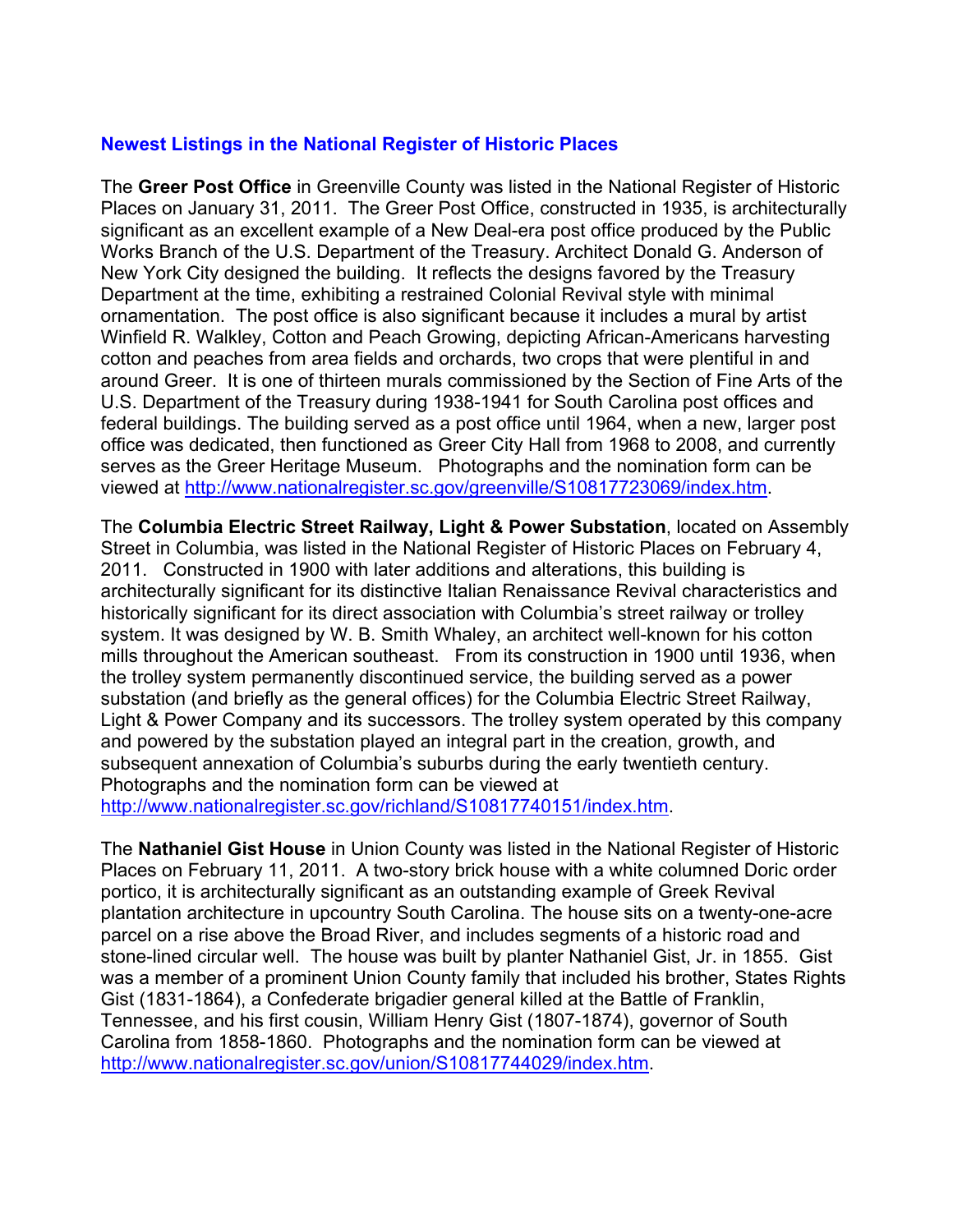## **Did You Know…About the South Carolina Historical Marker Program**

South Carolina Historical Markers mark and interpret places important to an understanding of South Carolina's past. State law gives the Department of Archives and History responsibility for the approval of the inscriptions for all historical markers or other monuments erected on state highways or other state property. Since 1936, the Department has approved texts for over **1,300** markers. Interest in the program has been growing in the past several years, and **66** marker texts were approved in state fiscal year 2010. Texts for all markers are online at http://www.scaet.org/markers/ in a searchable database. For more information about the program visit http://shpo.sc.gov/properties/markers/ or contact Tracy Power at 803-896-6182, power@scdah.state.sc.us.

# **SC Archaeology Project Wins National Award for SCE&G**

SCE&G will receive an award from the National Hydropower Association for the Saluda Hydroelectric Project Tree House Archaeological Project as part of the Outstanding Stewards of America's Waterways (OSAW) program in the Recreational, Environmental, and Historical Enhancement category. The award will be given during the annual conference of the National Hydropower Association, in Washington, DC, on Tuesday, April 5. This project was also honored with the 2009 Corporate Stewardship award in the statewide preservation awards program, http://shpo.sc.gov/NR/rdonlyres/E60B238D-23E4-4BB1-89EF-458669596EE9/36666/2009hpawards.pdf.

#### **Quote to Ponder**

"Too often historic preservation is perceived as looking only backwards, but the actions and attitudes which enable us to appreciate and care for our heritage are wholly invested in both the present and future. We want to enjoy a sense a place, connect with our surroundings, and live in communities that feel welcoming and enduring; all of which contribute to a sense of being at home, of belonging, and of having a legacy worth passing on." From Barbara Little, editor, *CRM: The Journal of Heritage Stewardship* (summer 2010), published by the National Park Service. To read past issues of the journal or to subscribe go to http://crmjournal.cr.nps.gov/Journal\_index.cfm.

#### **Conferences/Workshops/Events**

**"Preservation Makes Cents": Historic Preservation Advocacy Day**, March 7 - 8, 2011, Washington D.C. For more information see Preservation Action's website http://www.preservationaction.org/lobbyday.htm.

**Iron and Steel Preservation Conference**, March 7 – 9, 2011, Lansing, MI. For more information visit http://www.lcc.edu/tet/welding/ISPCConference/.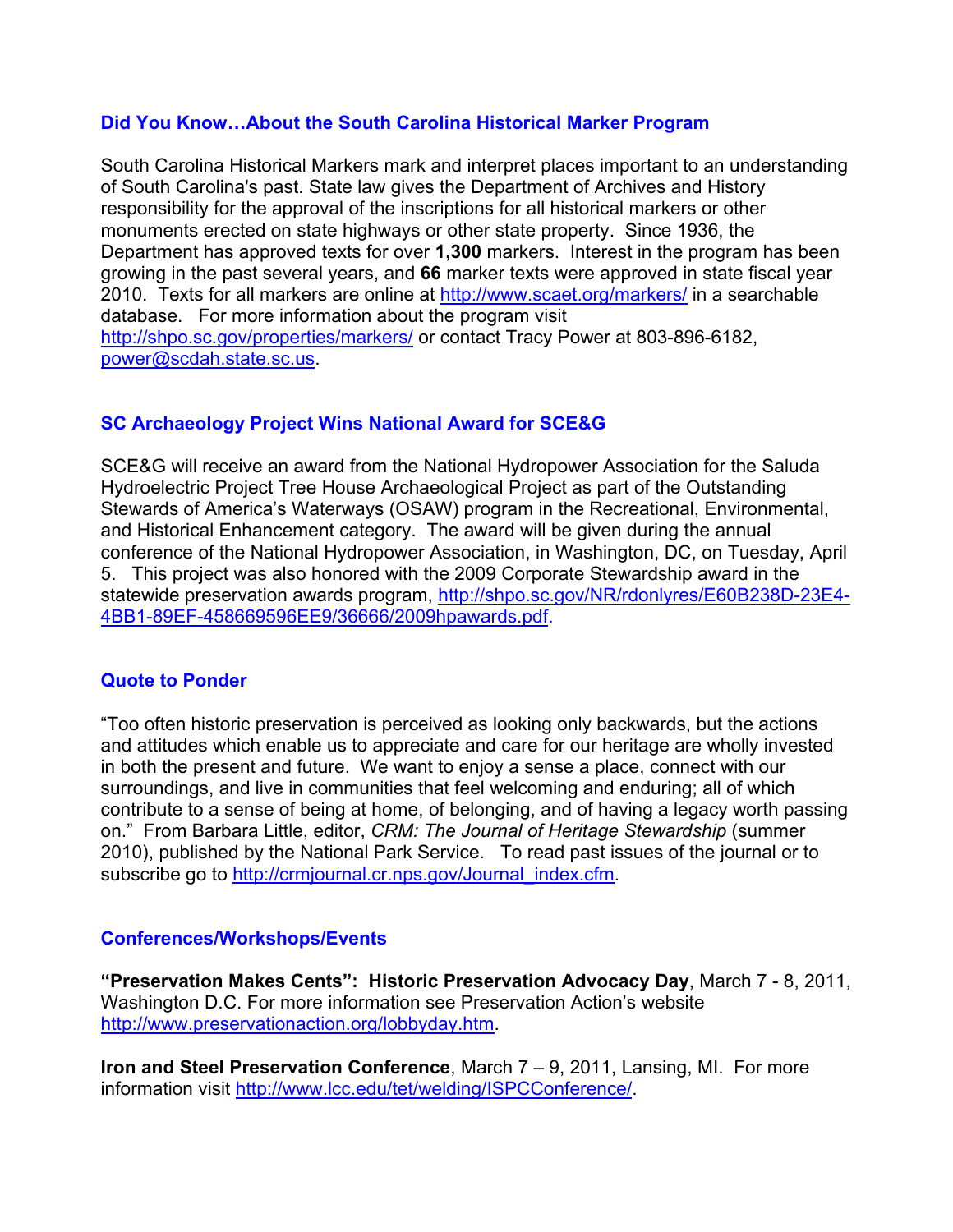**SC Federation of Museums Annual Conference**, March 9 – 11, 2011, Columbia, SC. For more information go to http://www.southcarolinamuseums.org/.

**NEW Johannes Kolb Archaeology & Education Project**, March 7-12 and 14-18, 2011, Great Pee Dee Heritage Preserve in Darlington County. The Public Day is March 12. For more information about the project, visit http://38da75.com/. Contact Sean Taylor for information, to volunteer, or schedule a school field trip at  $Taylor\&Qdnrsc.gov$ , 803-734-3753.

**NEW Masters of the Building Arts Festival**, March 19, 2011 in Charleston. Sponsored by the American College of the Building Arts, the festival will be held at the Old City Jail, 21 Magazine Street from 10 am to 4 pm. It will feature demonstrations and lectures by master artisans in six trades: stone-carving, carpentry, masonry, plasterworking, timber framing, and forged architectural ironwork. For more information contact the College at 843-577- 5245.

**SC Preservation Conference**, March 31 – April 1, 2011, Columbia, SC. A wide range of educational sessions covering topics from archaeology to tax credits are planned. See http://www.shpo.sc.gov/conf/landpconference/preservationconference.htm. For more information, contact Jennifer Satterthwaite, jsatt@scdah.state.sc.us, 803-896-6171.

**The American Historic Cements Conference**, March 31 – April 1, 2011, New York, NY. Includes paper sessions, tours, and hands on demonstrations. For more information go to http://www.historiccements.org/.

**NEW The Southern Garden History Society Annual Meeting**, April 1 – 3, 2011 in Baton Rouge, LA. The theme for this year's meeting is "River Capitol: Bridging Landscapes of the Old and New South". More information is on the Society's website http://www.southerngardenhistory.org/index.html.

**NEW Learn the Basics: Housing Tax Credits 101 Plus Historic Tax Credits**, April 6 – 7, 2011, Boston, MA. Sponsored by the Institute for Professional and Executive Development, Inc. For more information see http://www.cvent.com/EVENTS/Info/Agenda.aspx?i=d58cc69b-b2be-48a8-a744- 8c88589ce3f7.

**NEW The Alliance for Historical Landscape Preservation Annual Meeting**, April 6 – 9, 2011 in Fort Worth, TX. The theme for the conference is "From Country to City: Advocating for Historic Landscapes". For more information see http://ahlp.org/pdfs/2011/2011AHLPregistration.pdf.

**Archaeological Society of South Carolina Annual Conference**, April 8 – 9, 2011, Columbia, SC. The preliminary program is online at http://www.assc.net/events/annual-conference.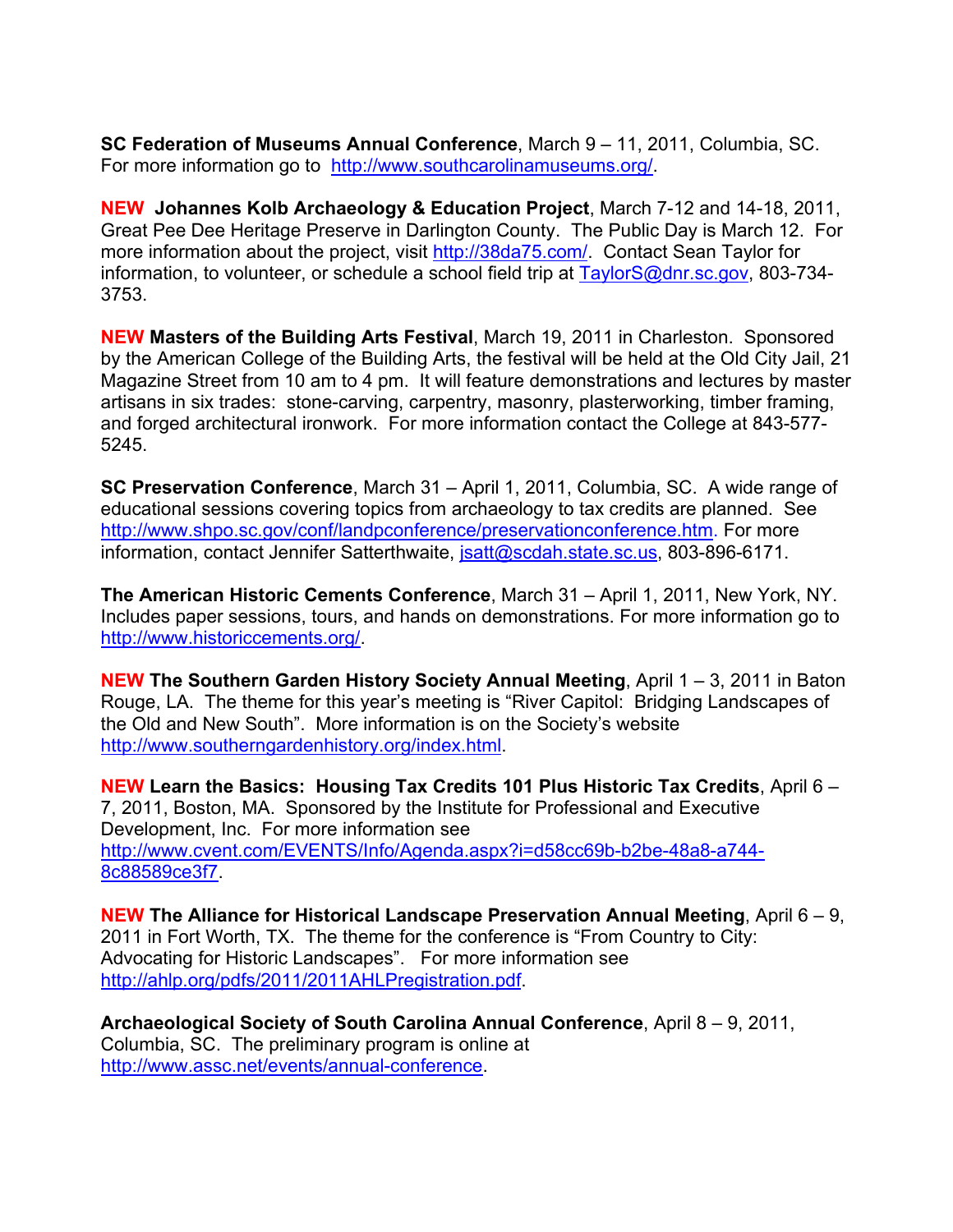**Cemetery Preservation**, April 12 - 13, 2011 and **Cemetery Landscapes: A Practical Guide to Care and Maintenance**, April 14, 2011, Columbia, SC.To see the agenda and registration information go to the National Preservation Institute website www.npi.org.

**25th Annual Landmark Conference** "The Revolutionary War in South Carolina", April 14 - 16, 2011, Walterboro, SC. The event features educational sessions, reception, the Confederation awards banquet, and an encampment on Saturday. For more information, contact the Confederation's president, Mike Scoggins, at 803-684-3948, ext. 31, micscoggins@chmuseums.org. The registration form is available at the Confederation's website http://www.palmettohistory.org/confederation/.

**NEW Section 106: A Review for Experienced Practitioners** seminar, May 10-11, 2011, Atlanta, GA. Agenda and registration information are at www.npi.org.

**Consultation and Protection of Native American Sacred Lands** seminar, May 12 - 13, 2011, Atlanta, GA. Agenda and registration information are at www.npi.org.

**NEW National Main Streets Conference**, May 22 – 25, 2011, Des Moines, IA. The theme for the conference is "Grow Your Main Street" and it will feature numerous educational tours and educational sessions as well as networking opportunities. To learn more go to http://www.preservationnation.org/main-street/training/conference/2011-desmoines/.

**NEW Preservation Leadership Training (PLT)**, June 11-18, 2011, Alexandria, VA. Sponsored by the National Trust for Historic Preservation, PLT emphasizes a participatory experience in leadership and organizational development techniques and the most up-todate and effective information and training in current preservation practices, issues and action strategies. To apply or for more information visit www.preservationnation.org/plt. The application deadline is April 1, 2011.

**15th Annual International Preservation Trades Workshop**, August 2-6, 2011, Lancaster, PA. Visit www.iptw.org for more information and registration, or email info@ptn.org.

# **Grant Application Deadlines**

**June 1, 2011: Preservation Services Fund Grants**: Administered by the National Trust for Historic Preservation, these grants are awarded to nonprofit organizations and public agencies for preservation planning and education efforts. Grant awards range from \$500 to \$5,000. For more information, contact the Southern Office of the National Trust for Historic Preservation at 843-722-8552 or soro@nthp.org and visit the National Trust website at http://www.preservationnation.org/resources/find-funding/.

#### **More Grant Information**

• http://shpo.sc.gov/grants/otherincentives/